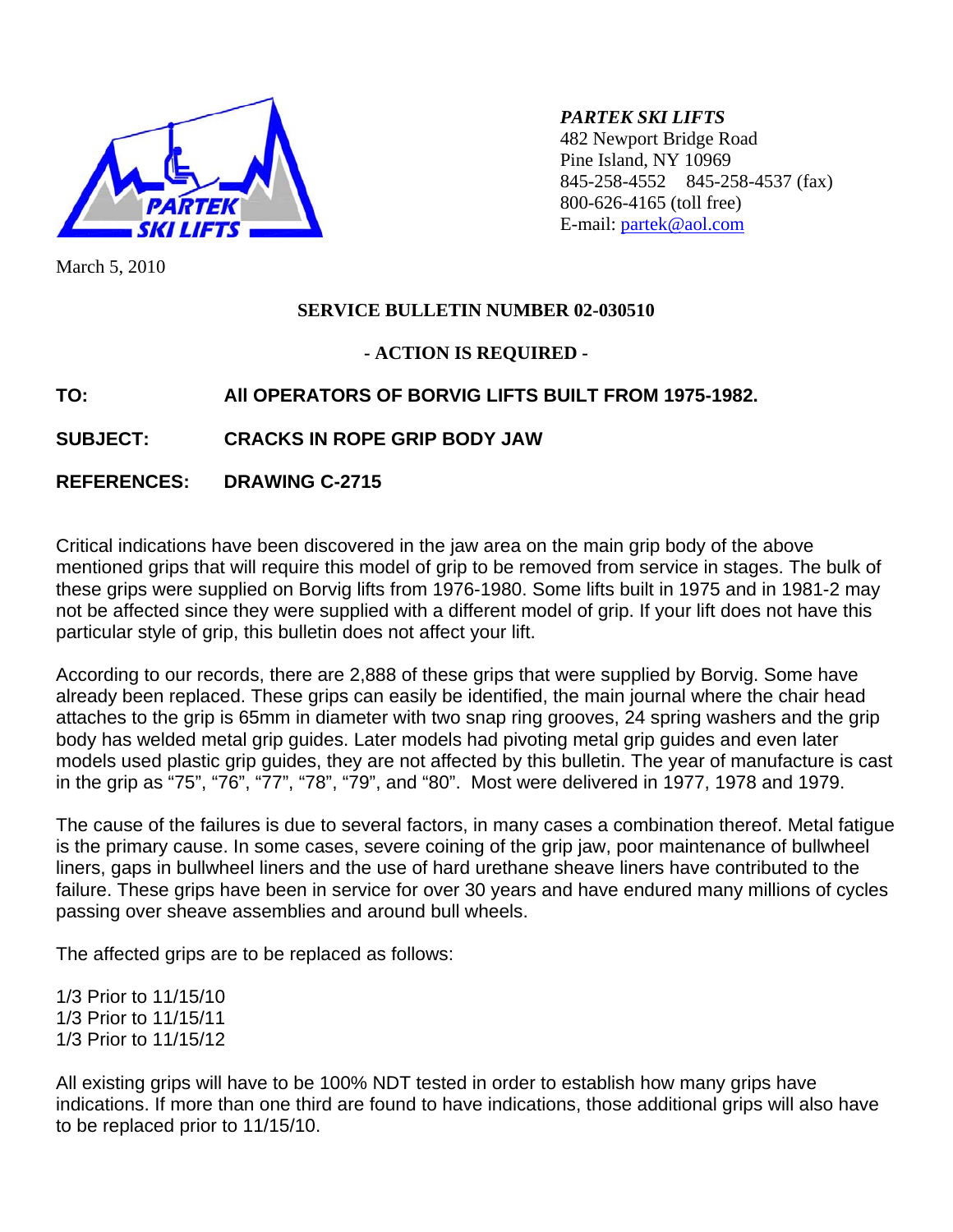#### **SERVICE BULLETIN NUMBER 02-030510 (page 2)**

Any grips which do not show indications but have severe coining shall also be rejected and will require replacement prior to 11/15/10. The remaining grips can be used until 11/15/11 at which time a another 1/3 shall be replaced for a total of 2/3 of the original grips and a sufficient quantity of the remaining grips shall be tested that can be put in to service until 11/15/12 at which time they will be replaced as well.

Grips may be sent to Partek for testing or contact Partek for NDT specifications. All grips must be cleaned of grease, paint and blasted to bare metal.

#### **REPLACMENT GRIPS**

Existing hardware such as spring washers, compression slugs, grip nuts with washer and the 65mm collar may be used on the new grips. The new grips contain 32 spring washers. Additional washers may be purchased, it is recommended that all washers be replaced but it is not required. Existing spring washers that are rusted, broken, flattened or worn are to be replaced. New grips may be purchased completely assembled or they may be purchased without the hardware. New grips will be supplied with one new snap ring. The new grips have a hinged plastic guide instead of welded guides. The moveable jaws from the old grips ARE NOT interchangeable with the new grip body! Grips are to be entirely replaced, both the body and moveable jaw.

Some lifts may have 1.00" rope grips, these are not available. The rope shall be replaced with a 1.125" rope. Available grip sizes are 1.125", 1.250" and 1.375". We are only aware of two lifts that may still have 1.00" rope grips of this type.

The replacement grips are a direct replacement, no modifications are required. Worn plastic bushings in the chair heads should be replaced prior to installing the new grips.

The lead time for replacement grips is 20 weeks. Contact Partek to determine if your grips are affected by this bulletin, if so we will confirm the size of the rope on the lift and the size of the rope grip.

## **Dissemination of Information**

All owner/operators of Borvig Lifts with grips affected by this bulletin are required to inform any authorities having jurisdiction over such matters.

This bulletin consists of four pages including drawings. If you have not received all four pages, please contact us immediately.

Partek will transmit this bulletin via mail, e-mail and facsimile to operators, authorities and regulatory agencies.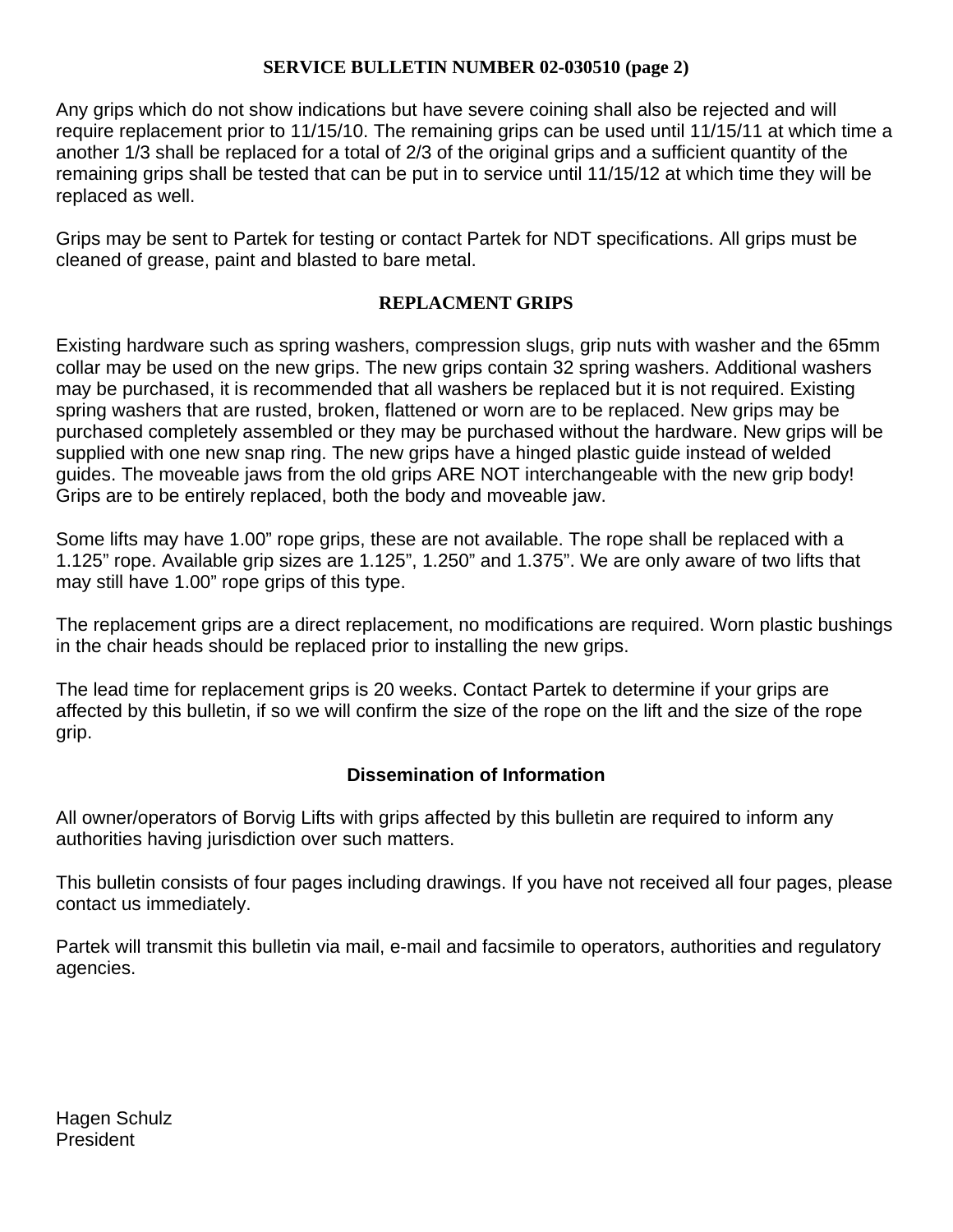